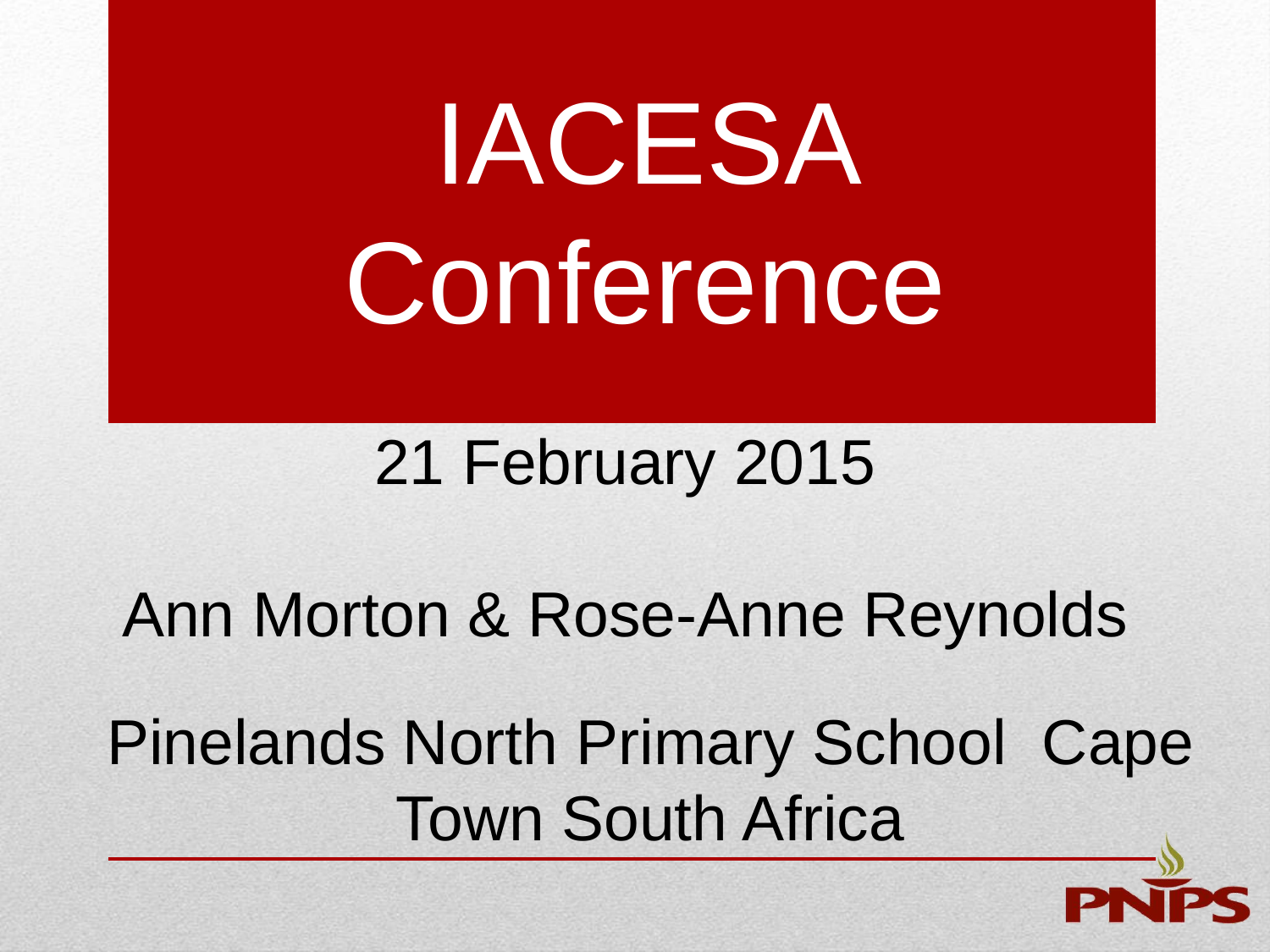YouTube-Everyone a changemaker: The story of Pinelands North 7 minute video clip

https://www.youtube.com/watch?v=m92tLcVU6u8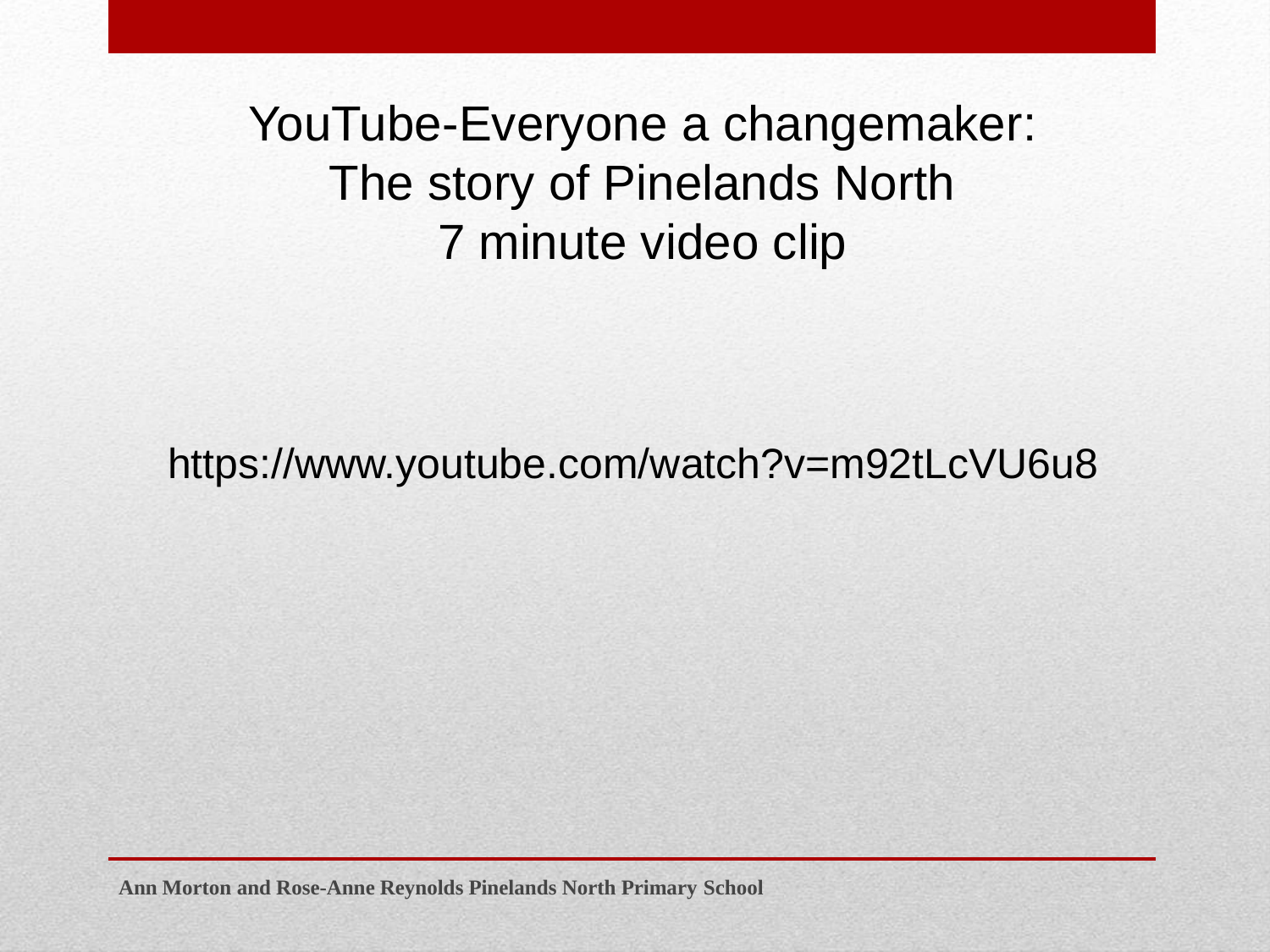## History of Enrichment

- ❖ 1998-2007
- Just enrichment
- **❖ Staff in classrooms**
- **❖ Elitist**
- $\diamond$  **New Zealand ICP**
- Enrichment programme focussed on thinking skills
- $\div$  **Between July and December 2007 researched** and wrote curriculum
- **☆Edulis**
- Jeanette Plauche Parker
- $\div$ **3 staff members**
- ❖ Started 2008

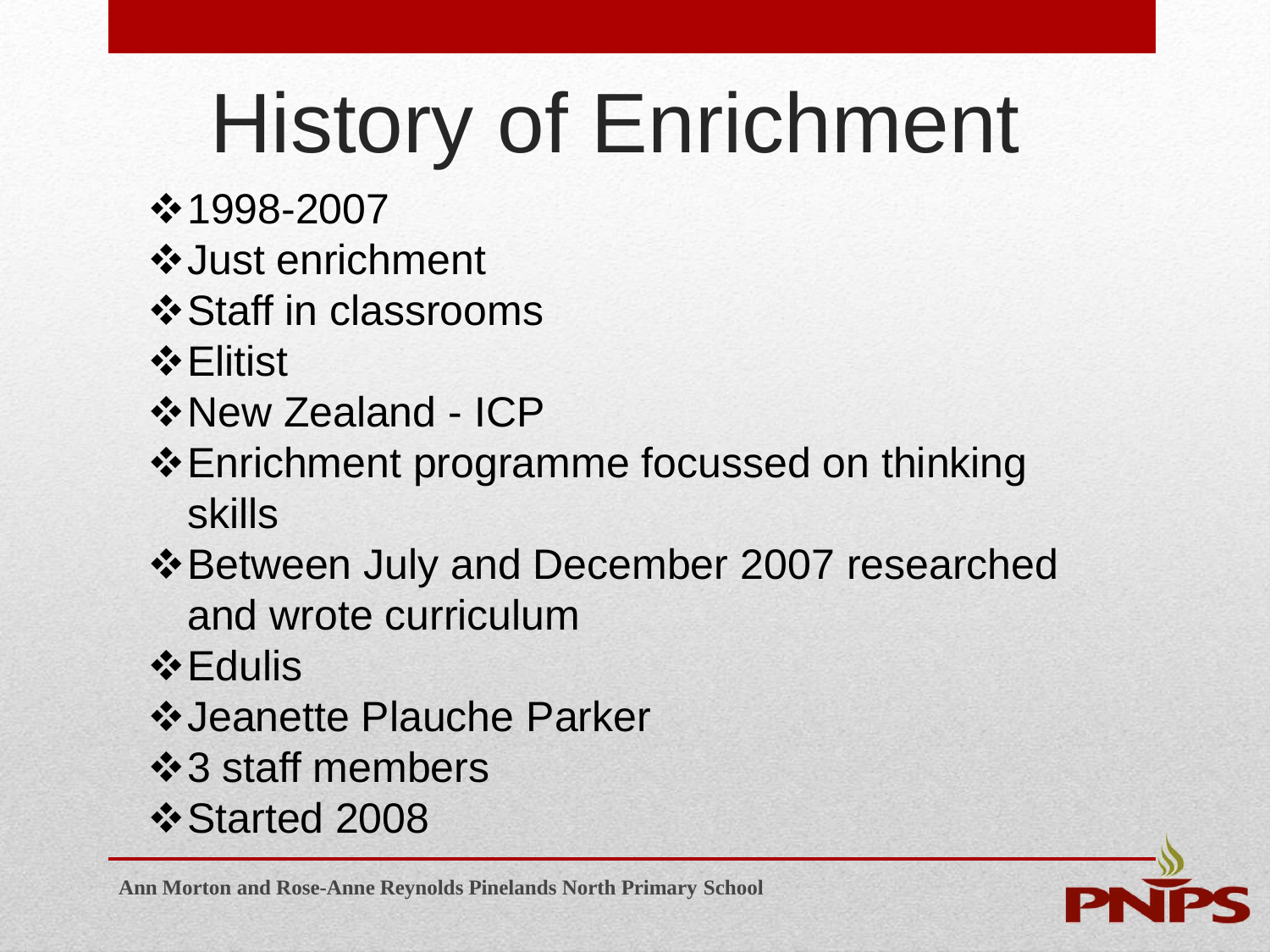### 3 Components of the Creative and Talented Programme

- **❖ Affective Domain**
- **❖ Cognitive Domain:**
- Independent study
- Communication
- **❖ Cognitive Domain**
- Critical and logical thinking
- **Creativity**

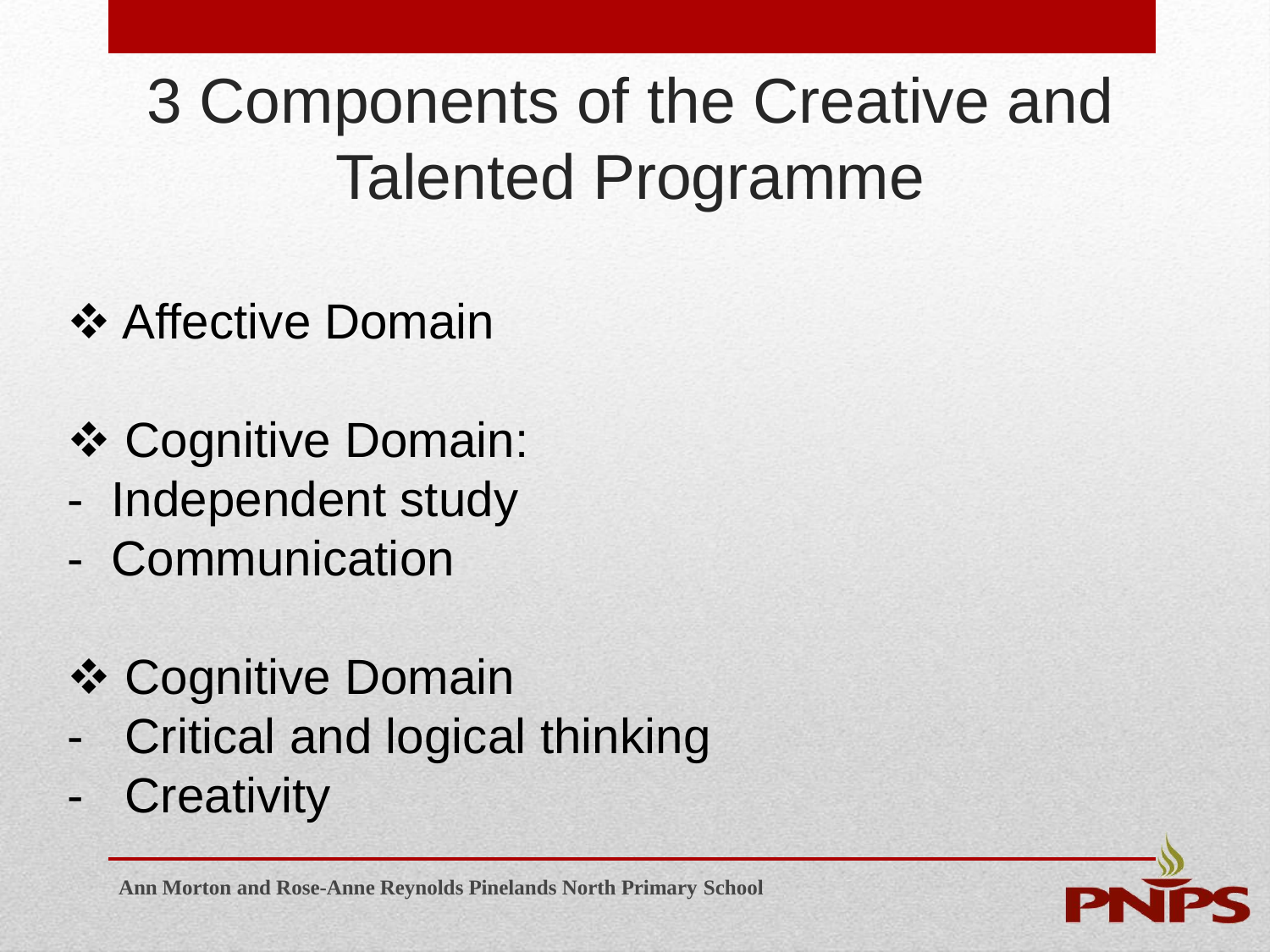#### An introduction to our children:

These children came along to the conference and they participated in a demonstration lesson and were the panellist for the panel discussion.

|                       |         | No of years    |
|-----------------------|---------|----------------|
| ❖ Jaluca Bester       | Grade 6 | $\overline{4}$ |
| ❖ Kaitlyn Botha       | Grade 7 | 5              |
| ❖ Kieran Christien    | Grade 6 | $\overline{4}$ |
| ❖ Ameer Darries       | Grade 6 | $\overline{2}$ |
| ❖ Zara Nijzink Laurie | Grade 6 | $\overline{4}$ |
| ❖ Radiyah Mohammed    | Grade 7 | 5              |
| ❖ Andrew Pick         | Grade 7 | 3              |
| ❖ Kai Reynolds        | Grade 6 | $\overline{4}$ |
| ❖ Maxine Wiseman      | Grade 6 | 3              |

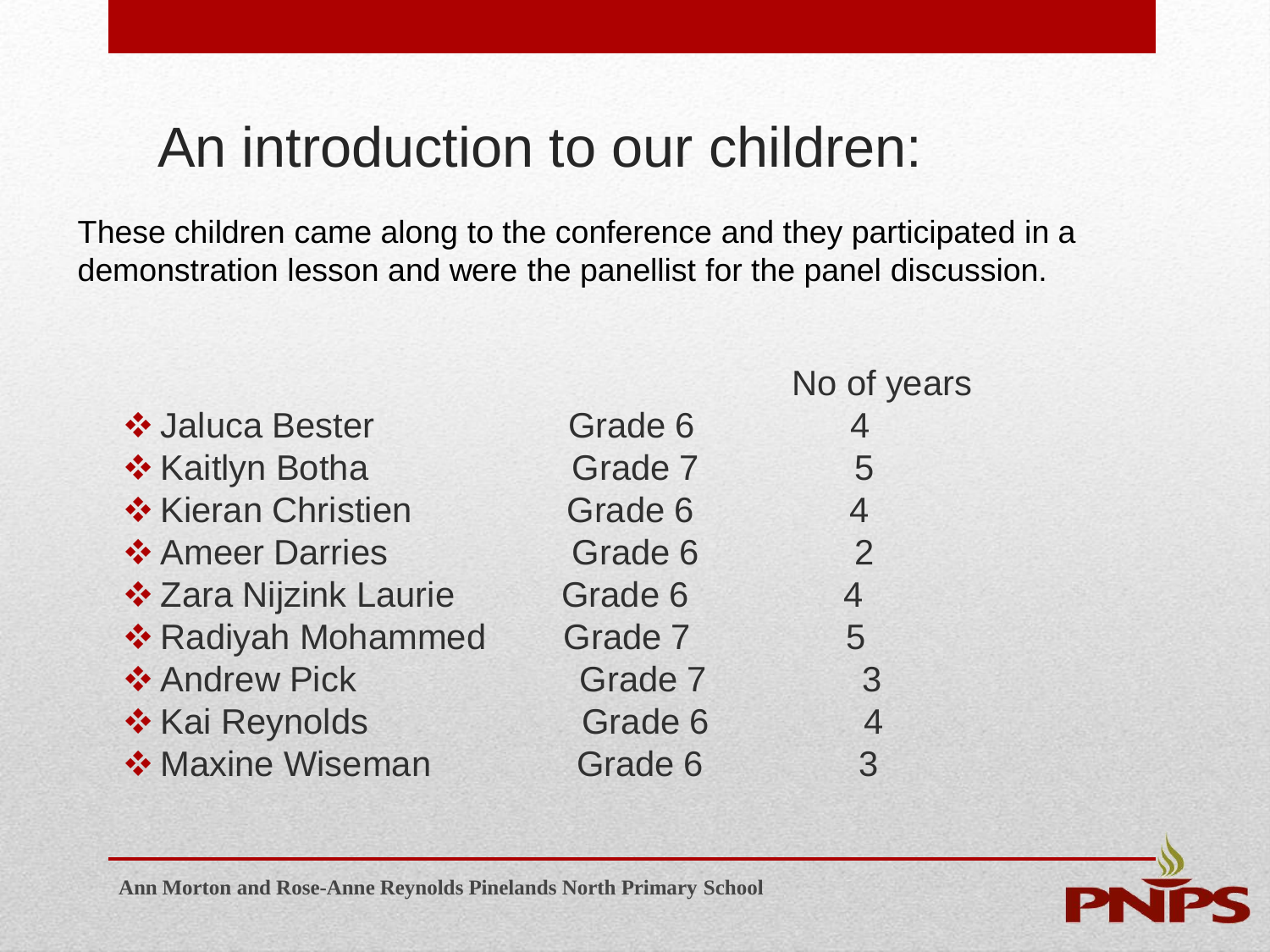Affective domain Social and emotional learning General Principles:  $♦$  **Personal growth** Motivational development

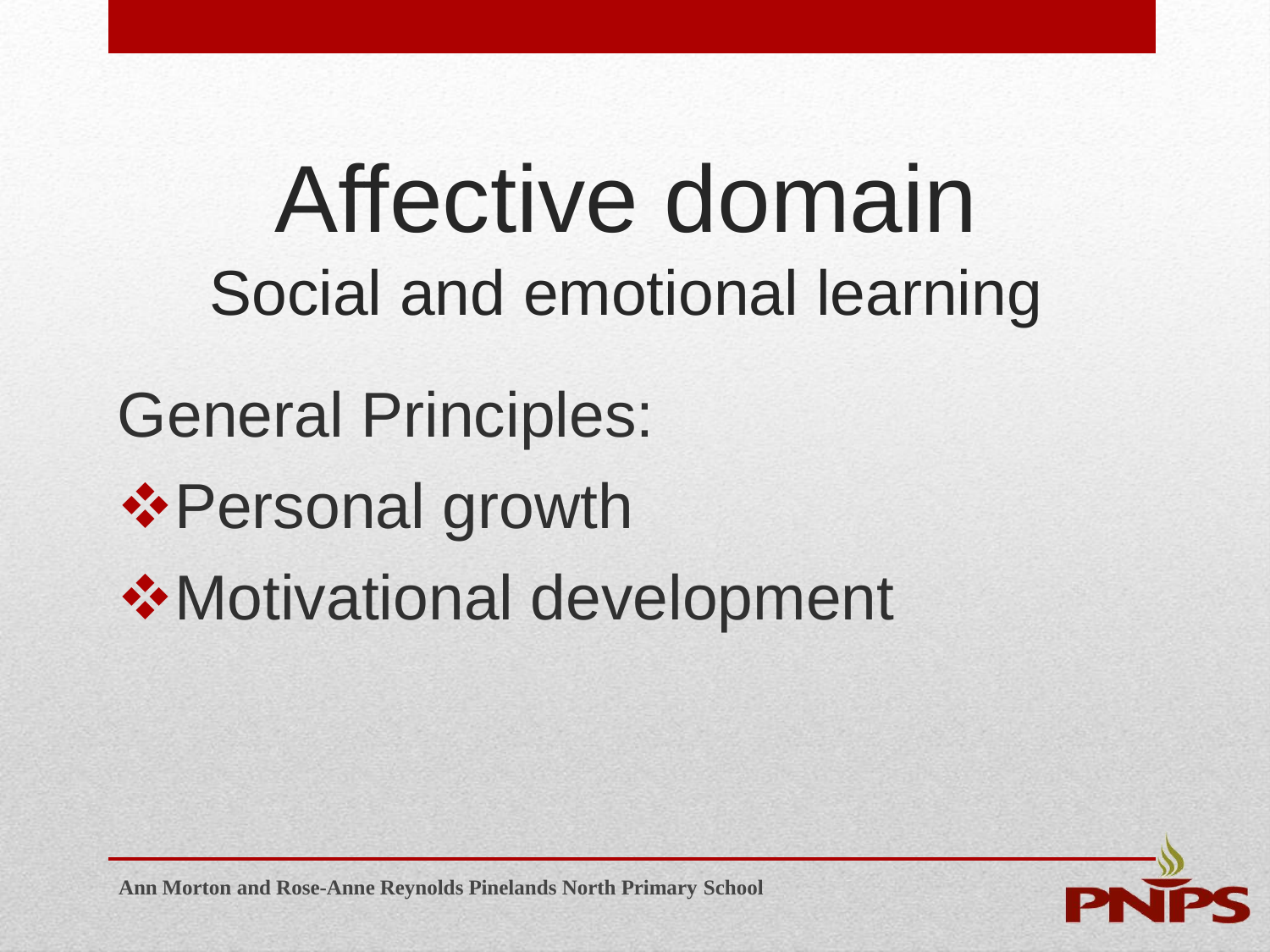## Personal growth coping with failure

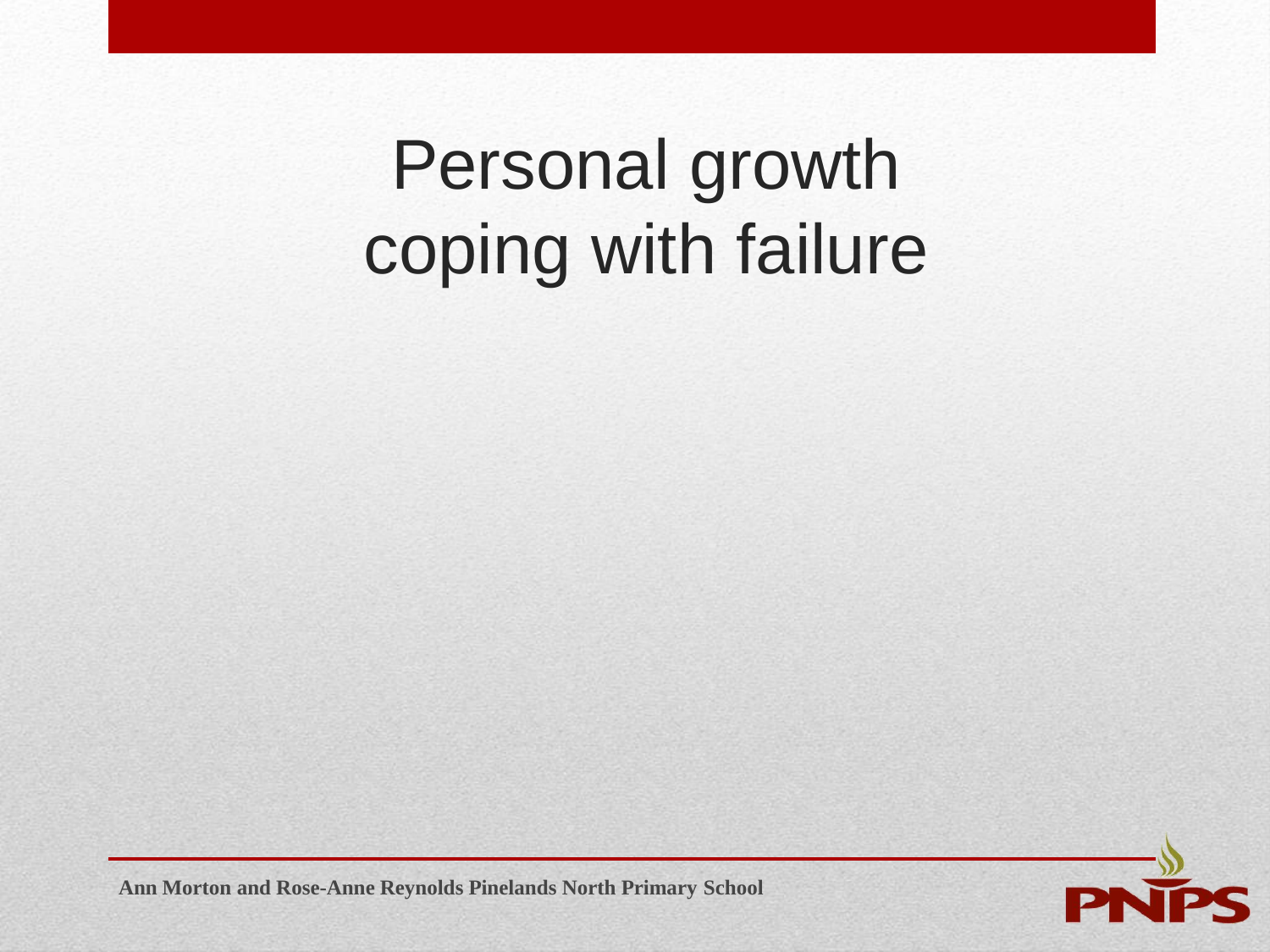## Personal growth decision making

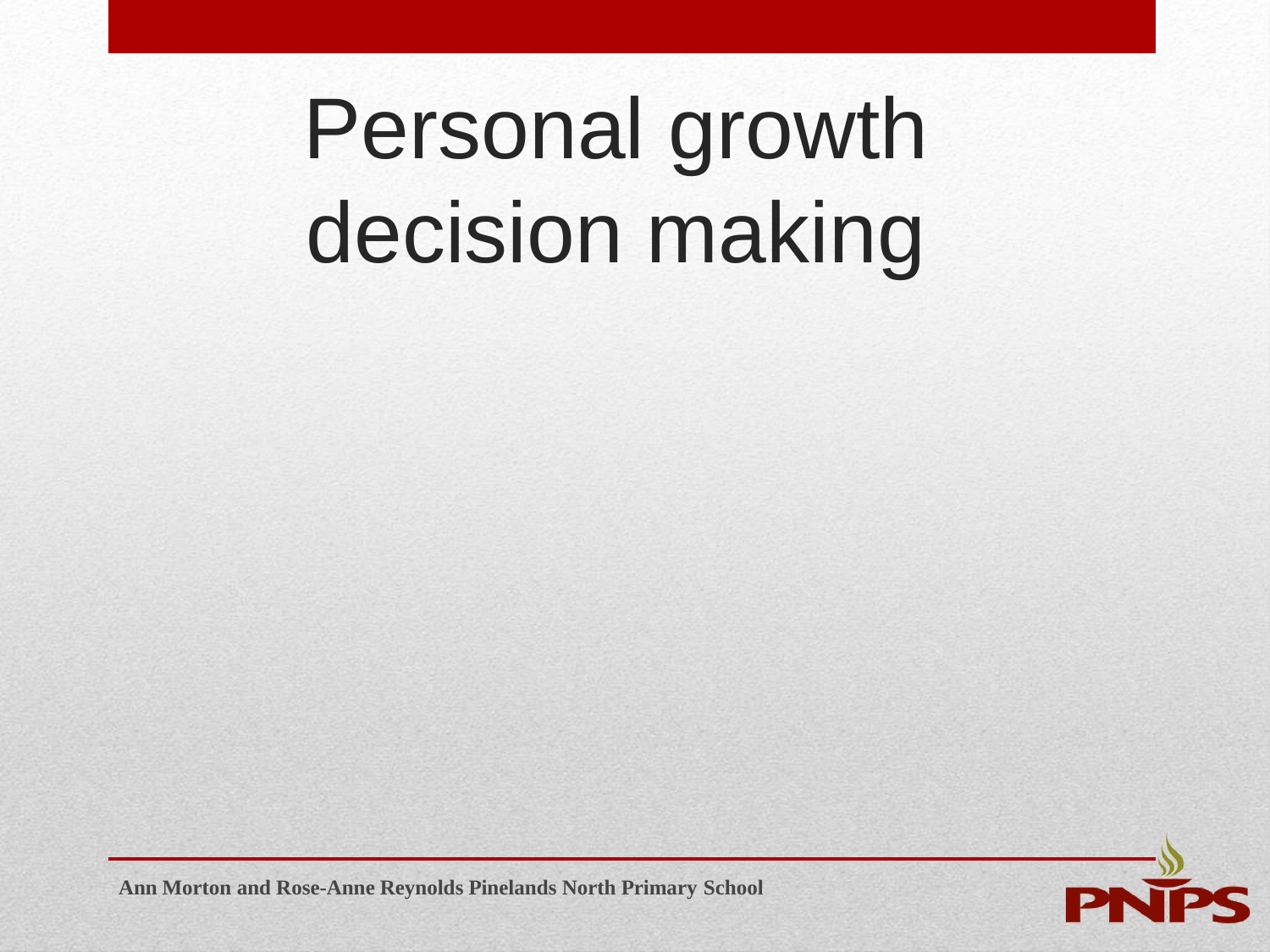## Personal growth critical acceptance

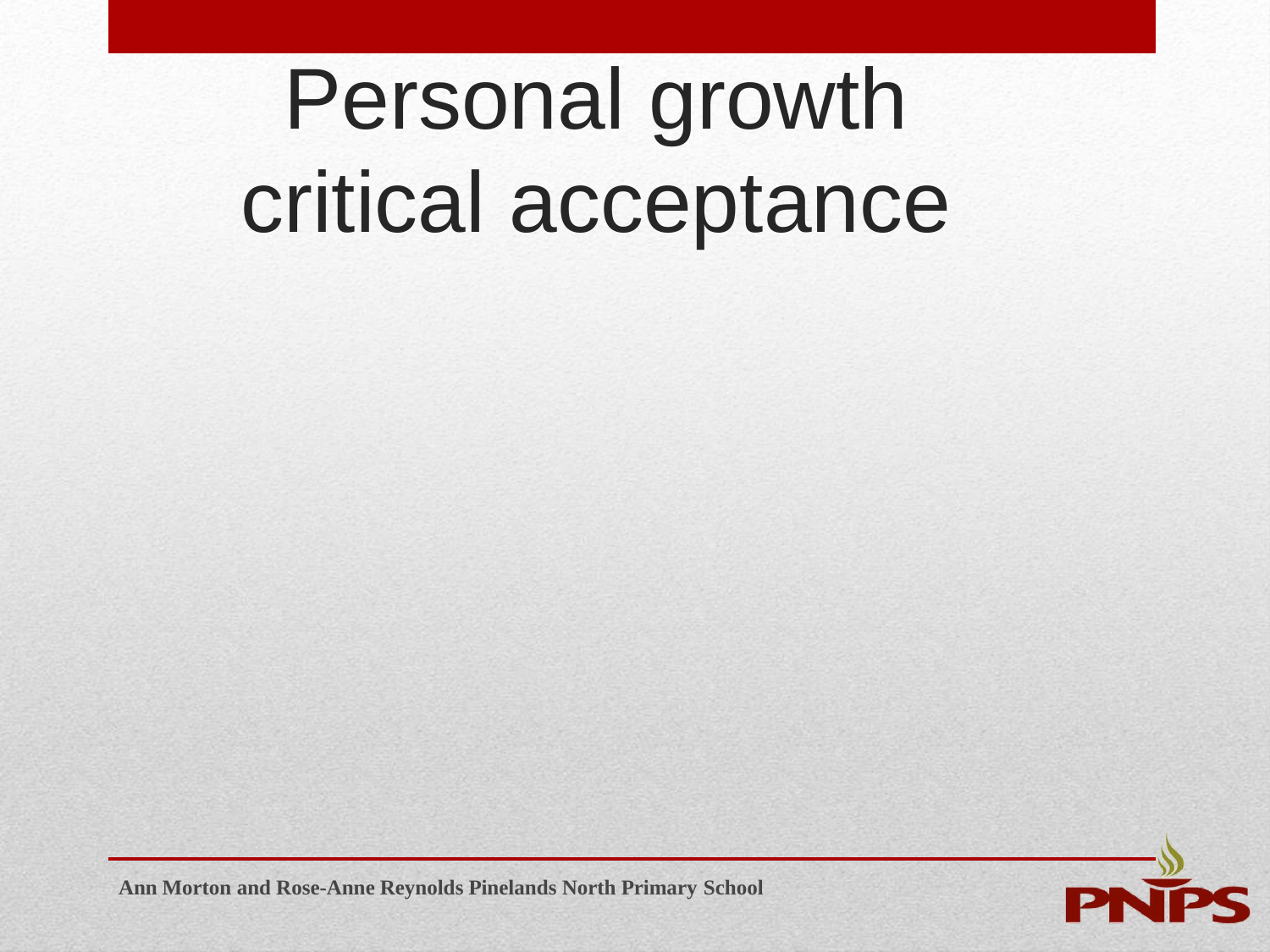## Personal growth me, personally

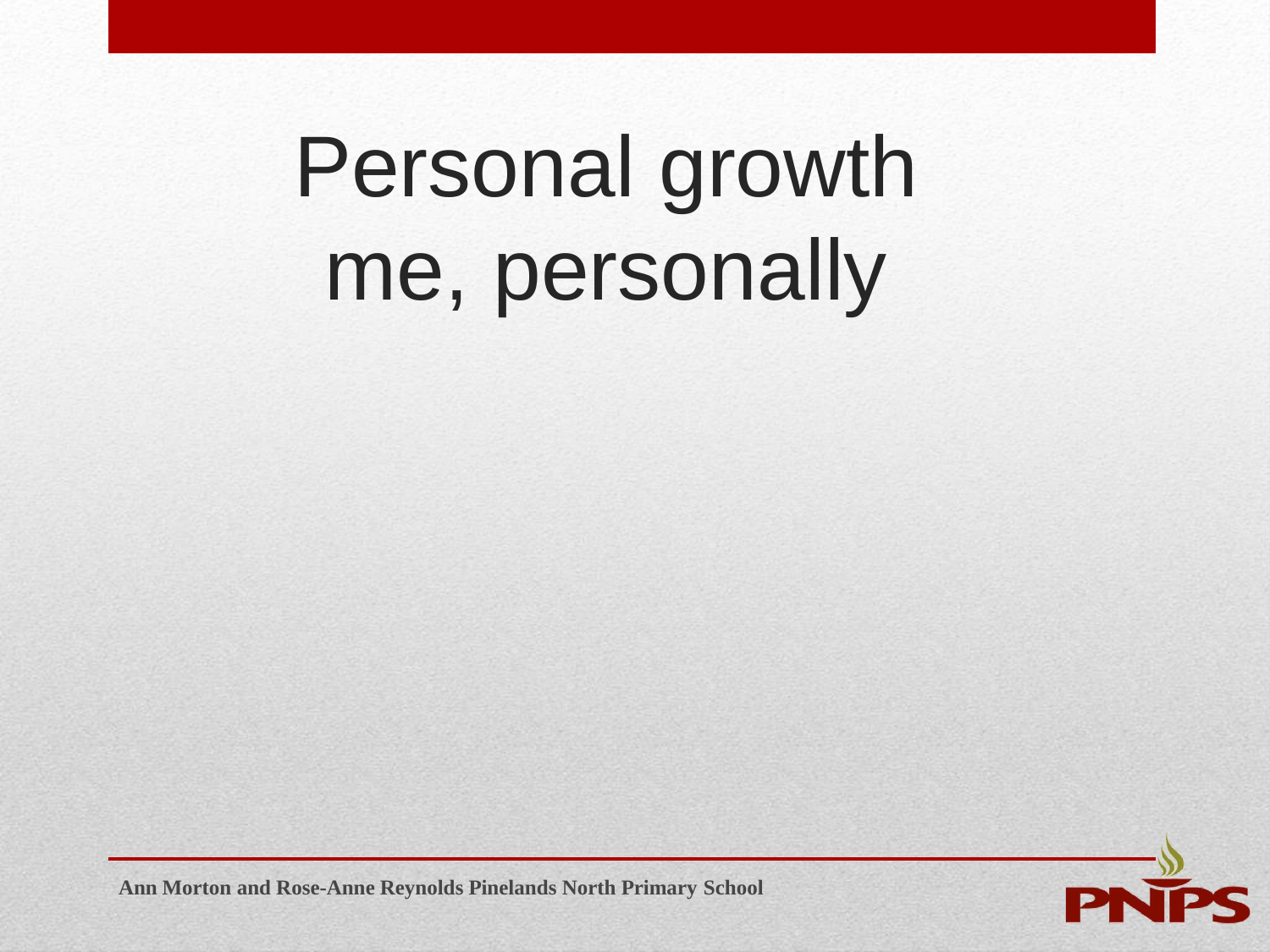## Personal growth emotional intelligence

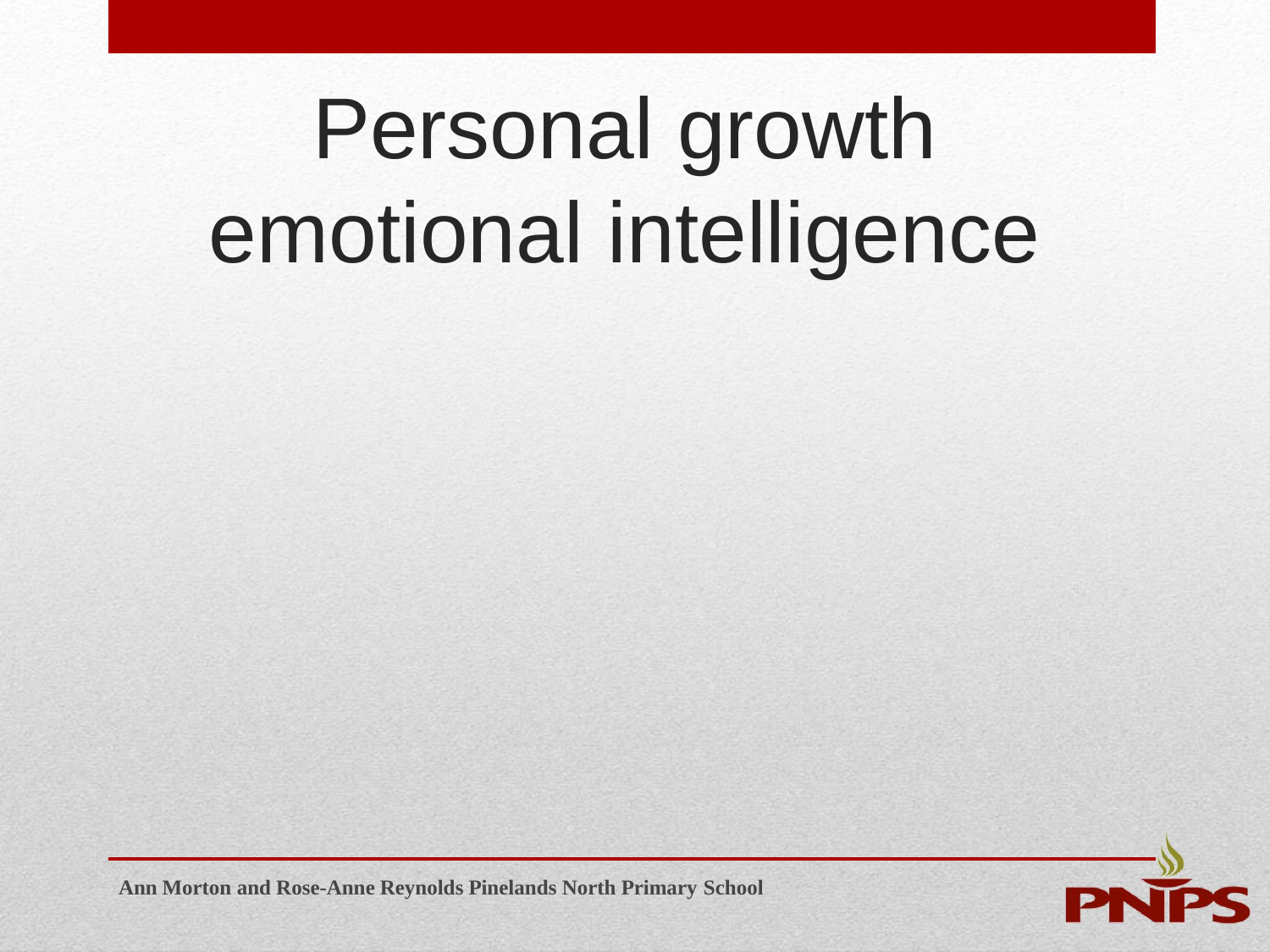## Philosophy for children

Background and topics covered:

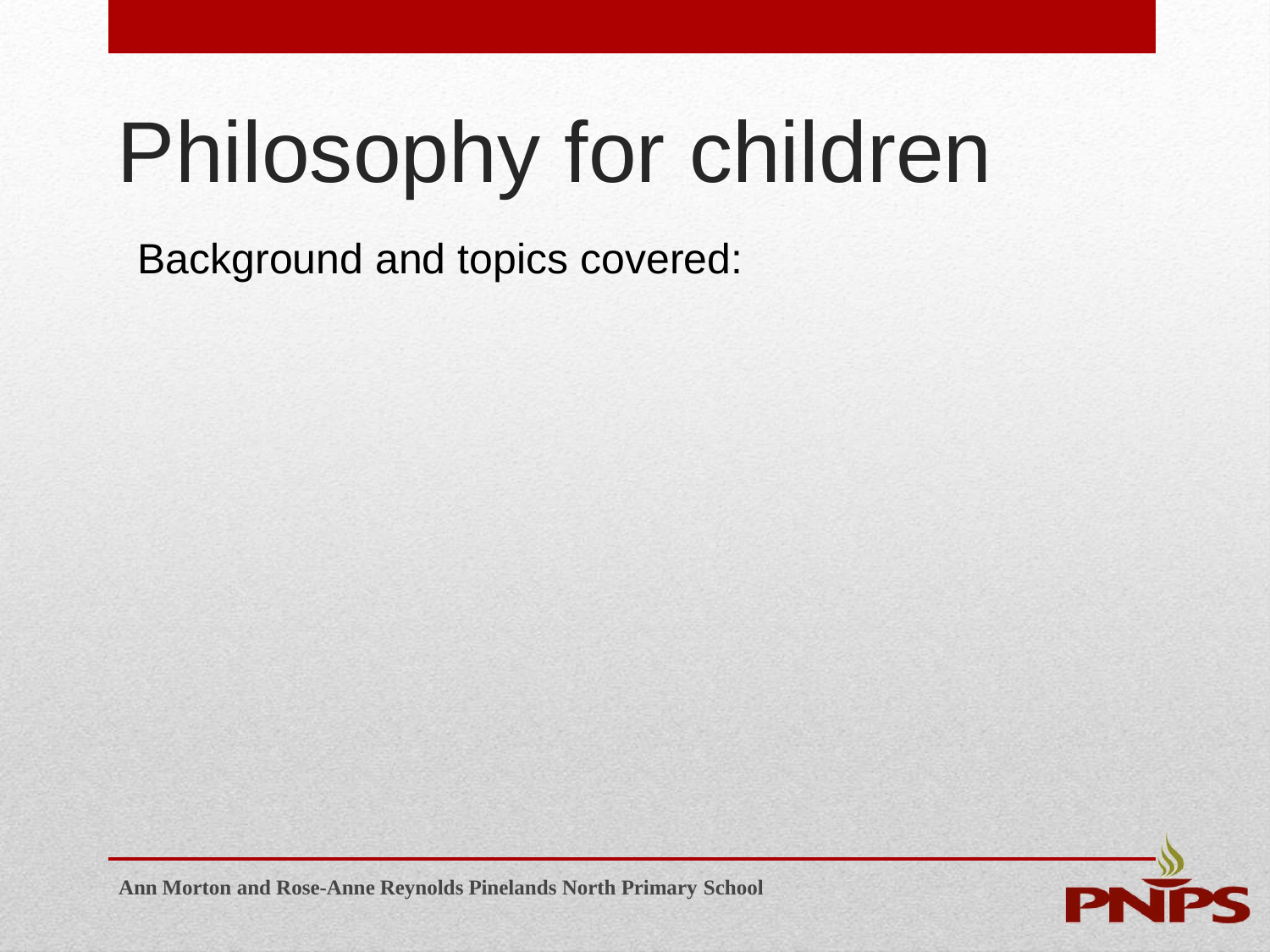## Resource list of books

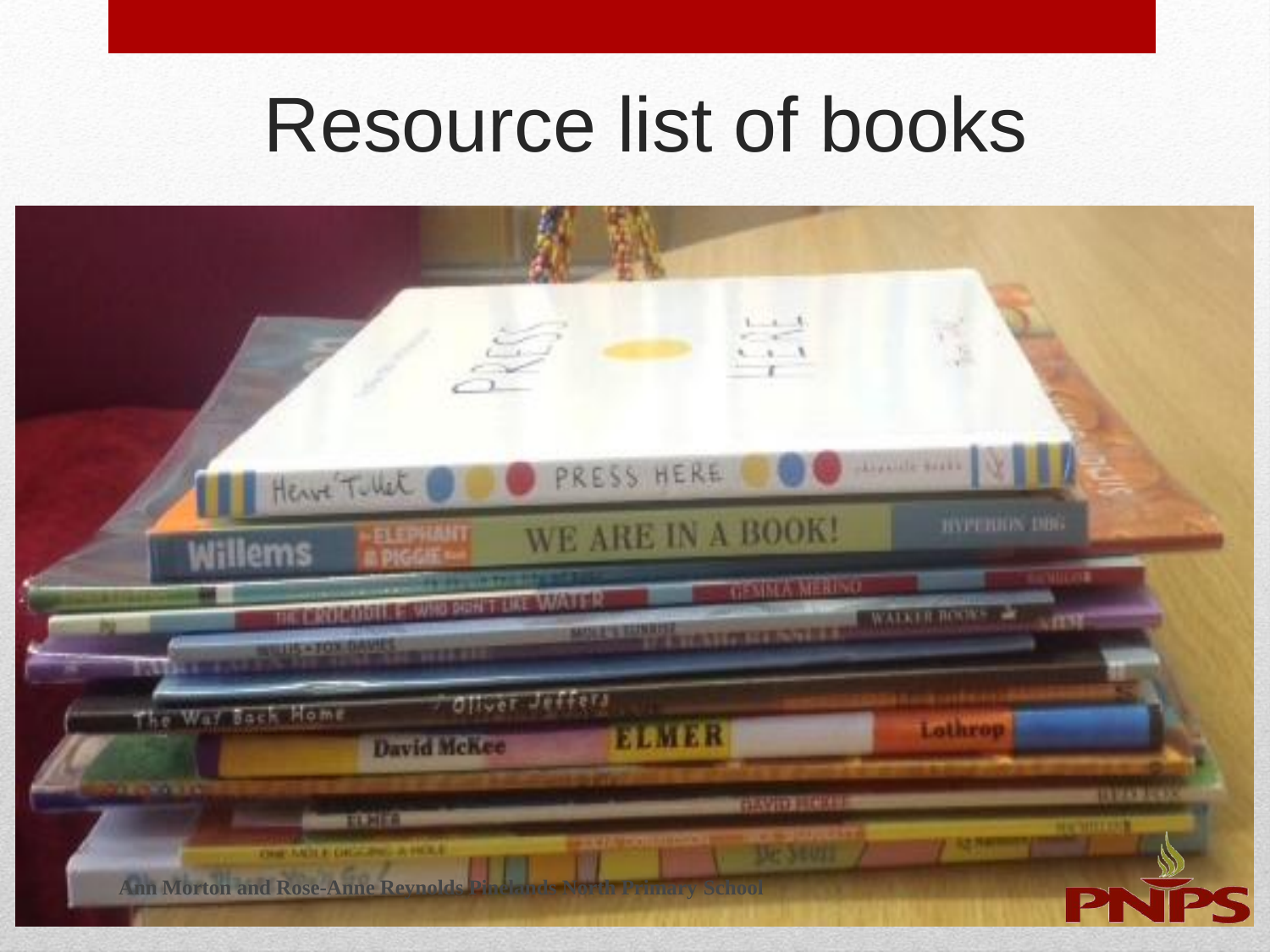## Hearing from the children

| Child   | <b>Question 1</b>                                                                                                                                                                           | Question 2                                                                                                                                                                                                                                                                                                                                                               | Question 3                                                                                                                             | Question 4                                                                                        | Question 5                                                                                                                  |
|---------|---------------------------------------------------------------------------------------------------------------------------------------------------------------------------------------------|--------------------------------------------------------------------------------------------------------------------------------------------------------------------------------------------------------------------------------------------------------------------------------------------------------------------------------------------------------------------------|----------------------------------------------------------------------------------------------------------------------------------------|---------------------------------------------------------------------------------------------------|-----------------------------------------------------------------------------------------------------------------------------|
|         | How has this programme<br>helped you socially?                                                                                                                                              | How has this programme<br>helped you with identifying<br>and understanding your<br>emotions?                                                                                                                                                                                                                                                                             | cards in the beginning of<br>every lesson taught you<br>about your emotions and<br>the emotions of the other<br>children in the group? | learnt during these lessons?                                                                      | How has using your feeling What do you think you have What would you still like to learn?                                   |
| Child 1 | It has made me more<br>aware of things and more<br>specifically, people<br>surrounding me. It gave<br>me a slight ability to try<br>and figure out what they<br>could possibly be thinking. | It has helped me understand To respect what other<br>how other people are feeling people think and feel and to to express myself in public<br>and to understand how<br>others are feeling and to<br>understand their problems<br>more. I can deal with more<br>emotional situations and<br>can put names to more<br>feelings. I also understand<br>different people too. | try and understand them<br>even if I don't like them.                                                                                  | I have learnt that it is okay<br>and that I can love (and eat)<br>animals.                        | I would like to learn how to show<br>my emotions in an unfriendly<br>environment where it is difficult to<br>find a friend. |
| Child 2 | It taught me to calm down<br>when I am angry with<br>someone and to sort out<br>my emotions and every<br>problem or crazy and<br>confusing thought.                                         | This programme has<br>showed me that it is okay to the other children's moods.<br>show and express my<br>emotions. It also showed<br>me that the way we use our<br>emotions can affect others<br>so that means we must<br>have a good attitude.                                                                                                                          | I have learnt more about                                                                                                               | I have learnt that you can be I'd like to know more about<br>creative without even<br>knowing it. | mentality and the after effects of<br>trauma, or more artistic things<br>and ancient literature.                            |

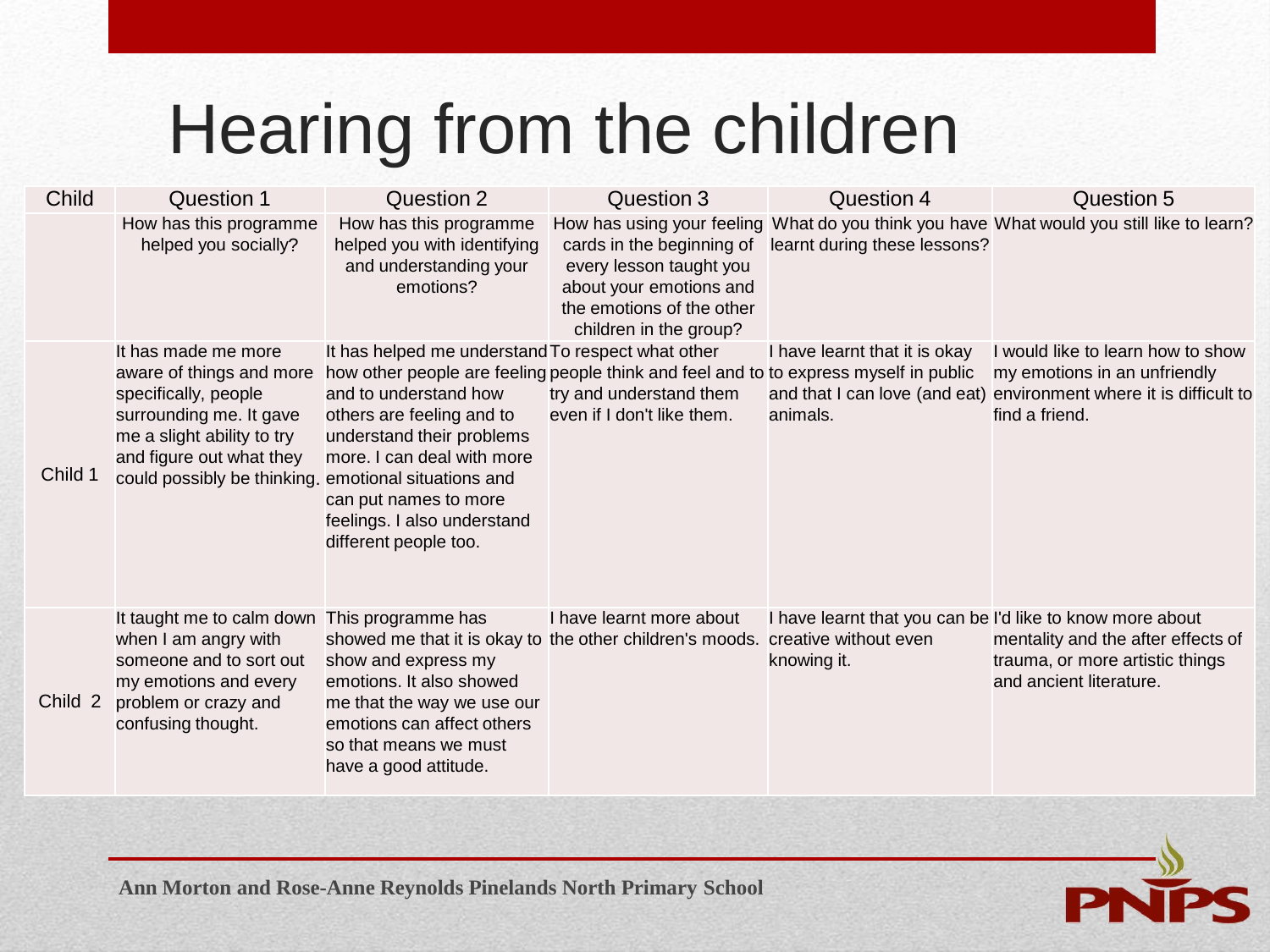| Child   | Question 1                                                                                                                                                                                                                                                                                                                                         | Question 2                                                                                             | Question 3                                                                                                                                                           | Question 4                                                                                                                                             | Question 5                                                                                                                                             |
|---------|----------------------------------------------------------------------------------------------------------------------------------------------------------------------------------------------------------------------------------------------------------------------------------------------------------------------------------------------------|--------------------------------------------------------------------------------------------------------|----------------------------------------------------------------------------------------------------------------------------------------------------------------------|--------------------------------------------------------------------------------------------------------------------------------------------------------|--------------------------------------------------------------------------------------------------------------------------------------------------------|
|         | How has this programme<br>helped you socially?                                                                                                                                                                                                                                                                                                     | How has this programme<br>helped you with identifying<br>and understanding your<br>emotions?           | How has using your feeling<br>cards in the beginning of<br>every lesson taught you<br>about your emotions and<br>the emotions of the other<br>children in the group? | What do you think you have<br>learnt during these lessons?                                                                                             | What would you still like to<br>learn?                                                                                                                 |
|         |                                                                                                                                                                                                                                                                                                                                                    |                                                                                                        |                                                                                                                                                                      |                                                                                                                                                        |                                                                                                                                                        |
|         | With me being in creative It taught me how to ask<br>vital social skills, as well<br>as interesting<br>conversation starters. For<br>example: together me<br>and my dad love history,<br>Child 3 so every time my dad<br>sees a place that<br>interests him he tells me<br>the history and now<br>because of C&T, I can<br>now do the same to him. | and talented, I have learnt questions about who I am<br>and what I am feeling at<br>that exact moment. | It has taught me that we<br>can feel lots of different<br>things at once.                                                                                            | I have learnt that there are<br>many different ways to<br>handle a situation and I<br>have learnt to express my<br>feelings in different ways.         | I would like to learn how to help<br>other children with their<br>emotional problems.                                                                  |
| Child 4 | I can understand different I now understand that we<br>people's point of views<br>and I can find more things emotions.<br>in common with others.                                                                                                                                                                                                   | can feel lots of different                                                                             | It helped me understand<br>that I have different<br>emotions towards my<br>friends in the same<br>situations.                                                        | I have learnt not to judge<br>people harshly, there are<br>often reasons they act a<br>certain way. Also how to<br>handle social situations<br>better. | I want to figure out my<br>indecisiveness and learn to<br>simply relax and stop trying to<br>figure everything out before it<br>even starts to happen. |

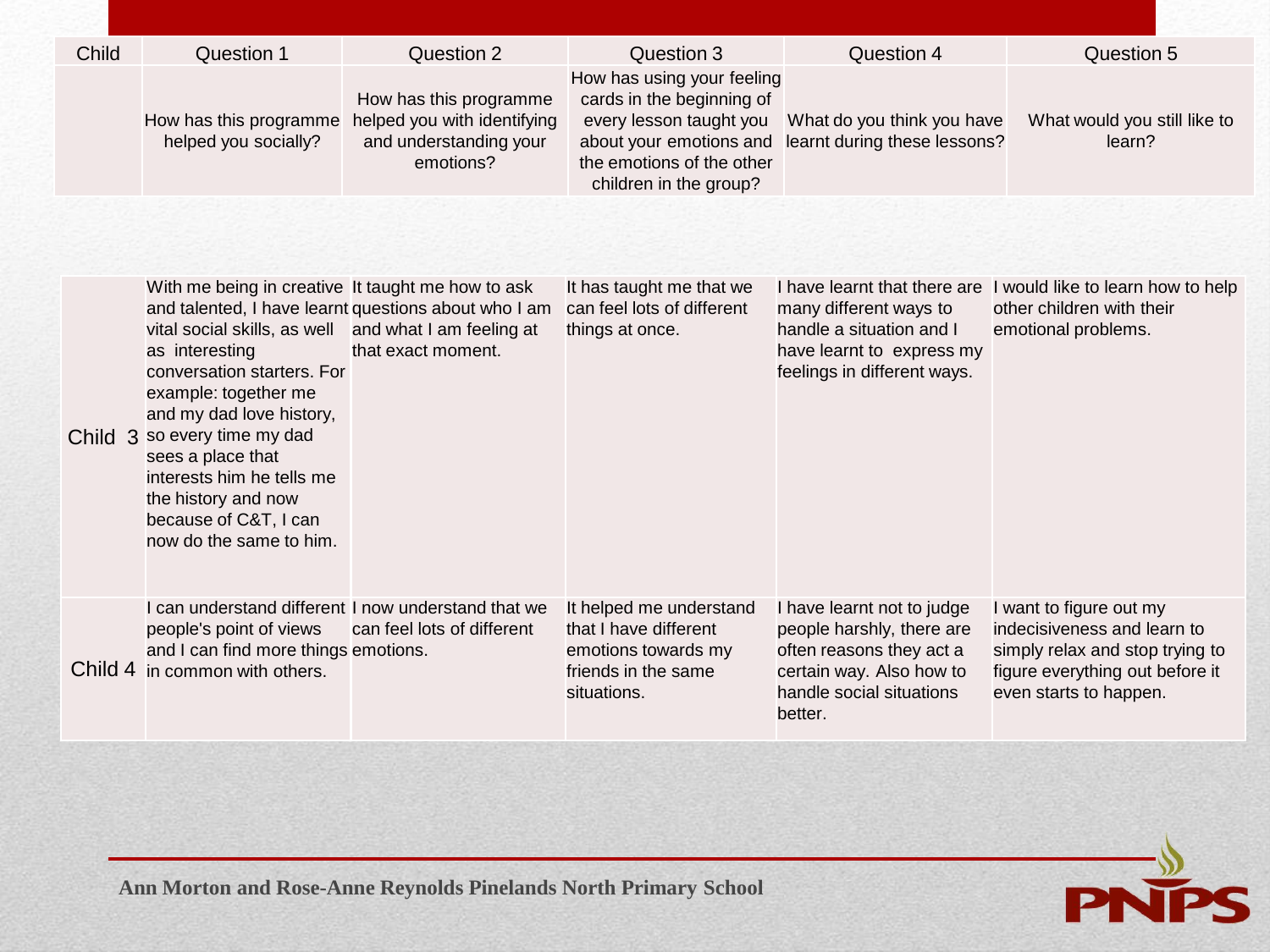#### Hearing from the parents

| <b>PARENT</b> | <b>Question 1</b>                                                                                                                                                                                                                                                                                                                                                                                                                                                                                                                             | <b>Question 2</b>                                                                                                                                                                                                                                                           | <b>Question 3</b>                                                                                                                                                                                                                                                                                                              |
|---------------|-----------------------------------------------------------------------------------------------------------------------------------------------------------------------------------------------------------------------------------------------------------------------------------------------------------------------------------------------------------------------------------------------------------------------------------------------------------------------------------------------------------------------------------------------|-----------------------------------------------------------------------------------------------------------------------------------------------------------------------------------------------------------------------------------------------------------------------------|--------------------------------------------------------------------------------------------------------------------------------------------------------------------------------------------------------------------------------------------------------------------------------------------------------------------------------|
|               | How has the social / emotional component of this<br>programme impacted your child?                                                                                                                                                                                                                                                                                                                                                                                                                                                            | What differences have you seen in your<br>child?                                                                                                                                                                                                                            | What social / emotional behaviours need<br>to be worked on ideally before your child<br>leaves school?                                                                                                                                                                                                                         |
| Parent 1      | I have seen her confidence in her own<br>uniqueness grow. She is happy to be different<br>and an "out-the-box" person. She loves<br>meeting with other kids who think like she does<br>and who are unique in their own way - in her<br>own words, "they get me." She has developed<br>a strong EQ and mentioned this weekend that<br>C & T has taught her to hold her own in a<br>conversation with adults and express herself<br>confidently.                                                                                                | She is happy in her own skin.                                                                                                                                                                                                                                               | None that I can think of.                                                                                                                                                                                                                                                                                                      |
| Parent 2      | Increased self awareness and way he views /<br>perceives others. Think he has always been<br>sensitive and very considerate of others but<br>now has greater insight into cause of other<br>people's behaviour as opposed to just taking<br>people at face value. 1.) Has equipped him to<br>express his feeling more clearly, logically and<br>eloquently. 2.) Learnt to challenge situations<br>from all angles in multiple ways. Has helped<br>him develop a real enjoyment in investigating<br>the underlying problem / lateral thinking. | Helped him to become more emotionally<br>mature. He has always been very good at<br>getting on with things but think this has<br>helped him actively embrace new<br>challenges and enjoy them. Definitely<br>grown in self confidence and ability to<br>articulate himself. | Boundaries - respect for authority (in school<br>and society) Peer pressure. Perhaps even<br>something about pressures of social media - or<br>could they be too young for that. Also might not<br>be a C & T topic but just think that is a massive<br>thing that we are not equipping young people of<br>today to deal with. |
| Parent 3      | He has become far more aware of himself and<br>his feelings.                                                                                                                                                                                                                                                                                                                                                                                                                                                                                  | He can label feelings a bit better even if<br>he doesn't want to talk about them.                                                                                                                                                                                           | Social skills - How to walk away from conflict.<br>Self confidence - Not thinking everyone is<br>always talking about him or saying bad things<br>about him. How to manage strong emotions like<br>anger and anxiety in a healthy way.                                                                                         |

**PNPS**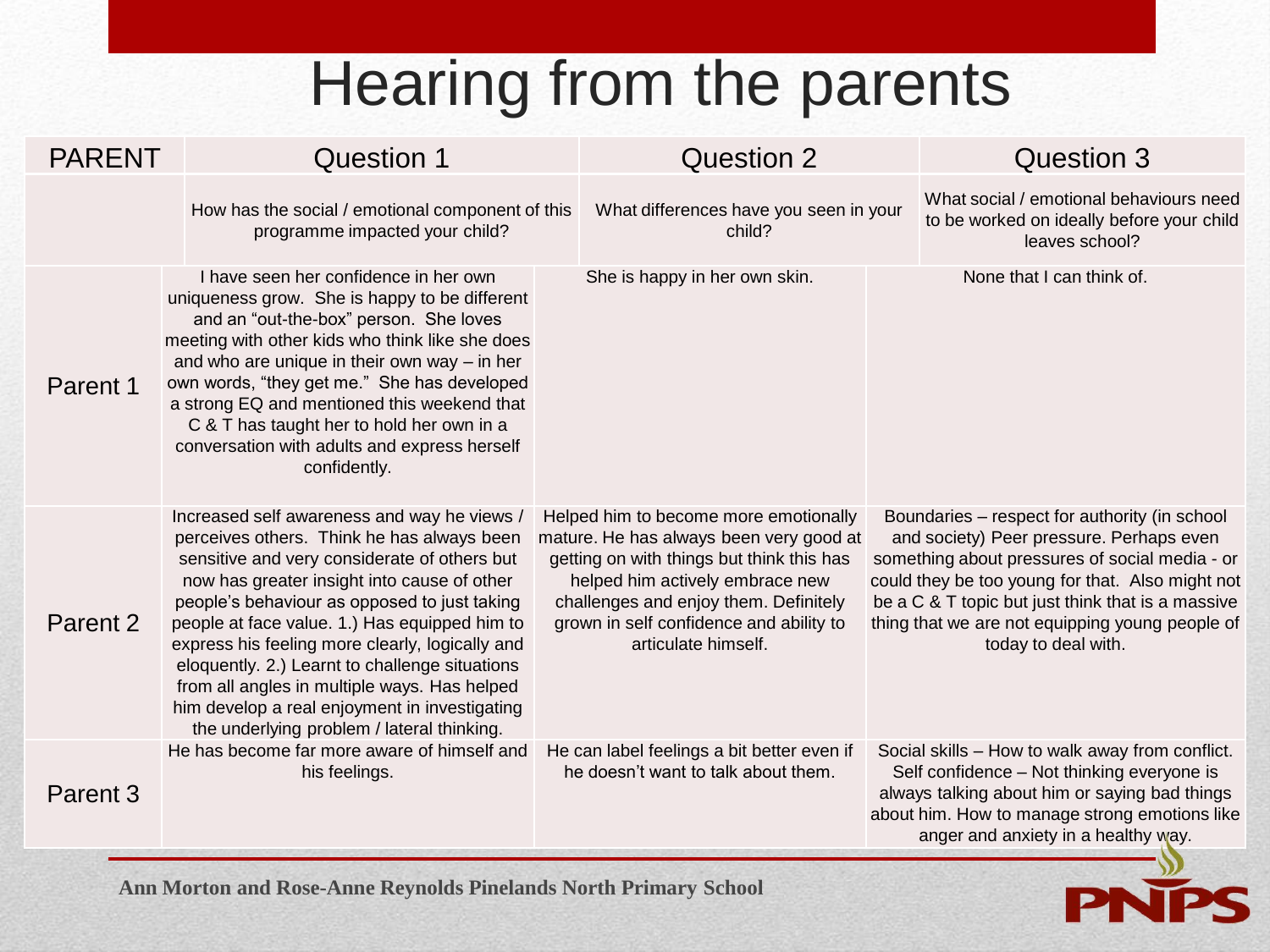#### How has the social / emotional component of What differences have you seen in your this programme impacted your child? child?

It is not that easy to identify or pin point exactly how she has changed nor is it a process that is complete, but what is for certain, is that it is benefiting her tremendously and that we can see progress. She is most definitely learning

to "take responsibility" for letting others know how she feels this not a short term process though and needs to be continually reinforced. Most obvious and important at this stage is that it has begun to teach her that it is ok to feel

different emotions and that it is ok to voice those emotions. It has also taught her to embrace the fact that other people don't necessarily feel the same as her at any one time. She still needs to learn this fully but she has shown progress. The group environment has been perfect in that she feels more comfortable with a group of friends who all participate than to for instance, tell a psychologist. She feels secure, safe and comfortable and has helped her to open up and accept feelings as being ok. She has also been exposed to a whole range of emotions, learning that there are many words to describe her many different and often complex feelings. She is slowly learning how to describe what she feels in more creative and honest ways. Overall we have seen a growth in her emotional maturity. We have also witnessed her dealing with difficult situations or trying to understand them by beginning to "see" the

context or bigger picture. For example, occasional forms of bullying. The fact that she can spend time with the C&T group in a safe environment has made her feel special in that she doesn't feel that her being different is "wrong".

Quite the opposite! She is learning to celebrate her uniqueness but also others. Again, she has not entirely accomplished this and still lacks confidence in some ways. She has also gained knowledge and an understanding about life experiences that she herself has not necessarily experienced first-hand, thus opening her mind and in a way preparing her for life.

She is much more confident to be herself even if it means asking difficult questions.

She also takes the time to give her perspective and feels confident to give her perspective on a matter even if it doesn't

always 'sit well' with her 'audience'. These differences are real, but they are not yet fully embedded in her personality.

What social / emotional behaviours need to be worked on ideally before your child leaves school?

Learning skills to help her to control her behaviour / responses, especially when emotions are overwhelming…. Learning to ground herself in order to respond rather than react. Accepting that no-one, including herself, is perfect, yet we are all totally perfect the way we are. So learning to be more confident despite our "short comings". Dealing with peer pressure and feeling confident and ok to disagree with 'trends' / latest trends or popular beliefs / thinking. Time management! Dealing with conflicting feelings for siblings and the impact of siblings on her life – the good and the bad and hearing it from someone else other than her parents. Learning to accept / deal with other people's responses to her. Not everyone responds in a positive way to her enquiring personality and she must learn to recognise it as 'their response', not 'her problem'.



**Ann Morton and Rose-Anne Reynolds Pinelands North Primary School**

#### Parent 4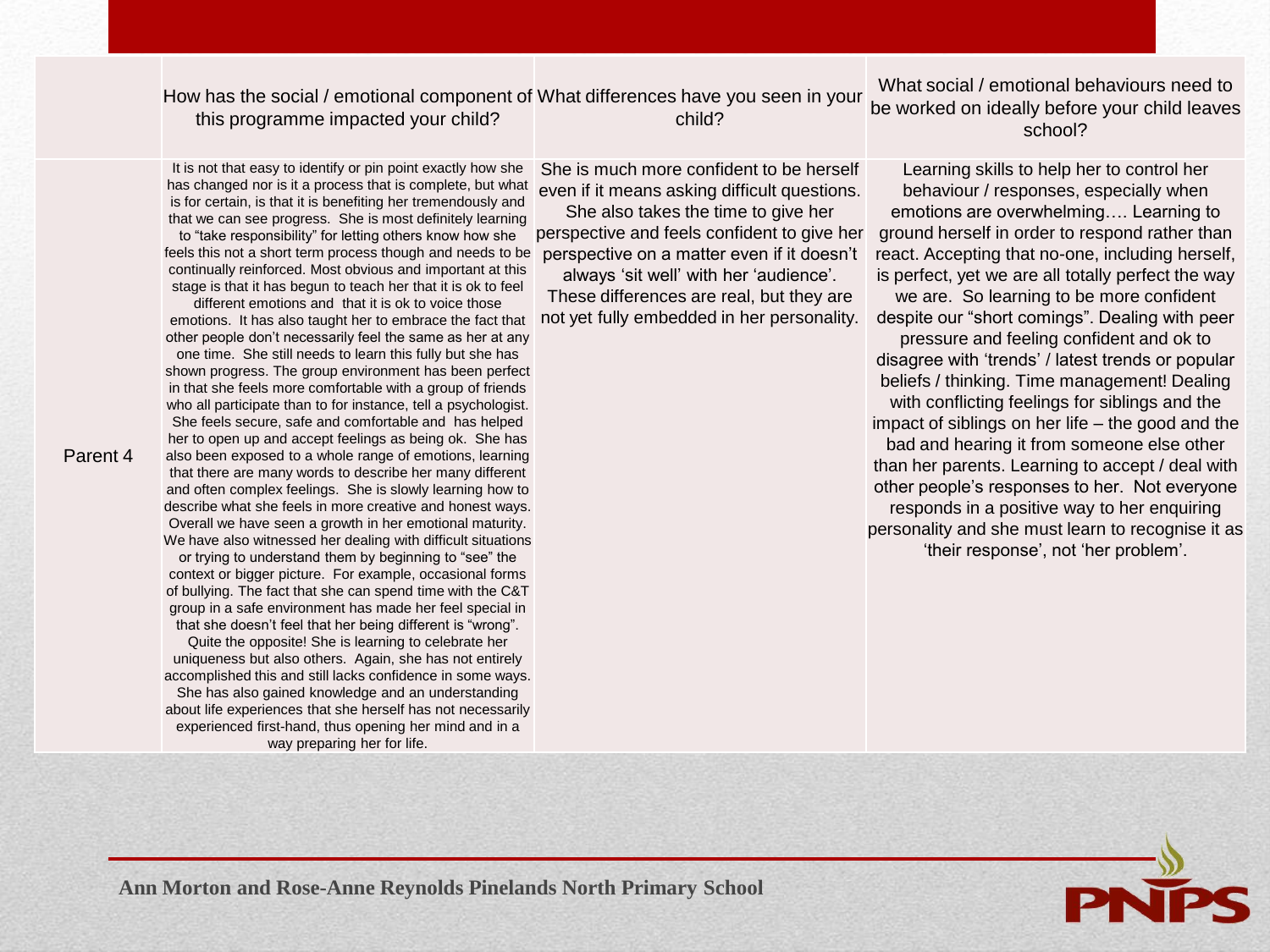# Model Lesson with the 10 children

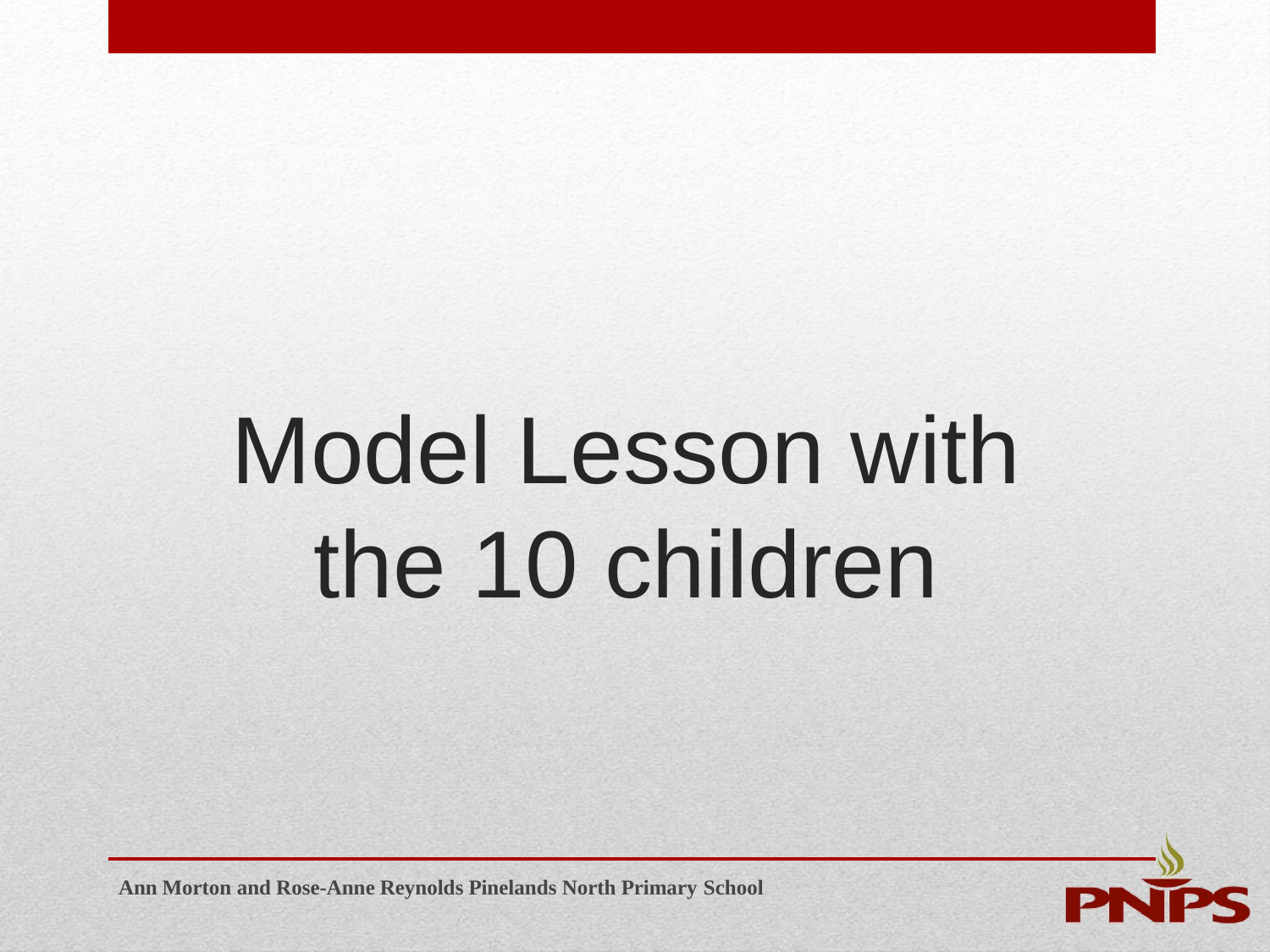# Panel Discussion with the 10 children